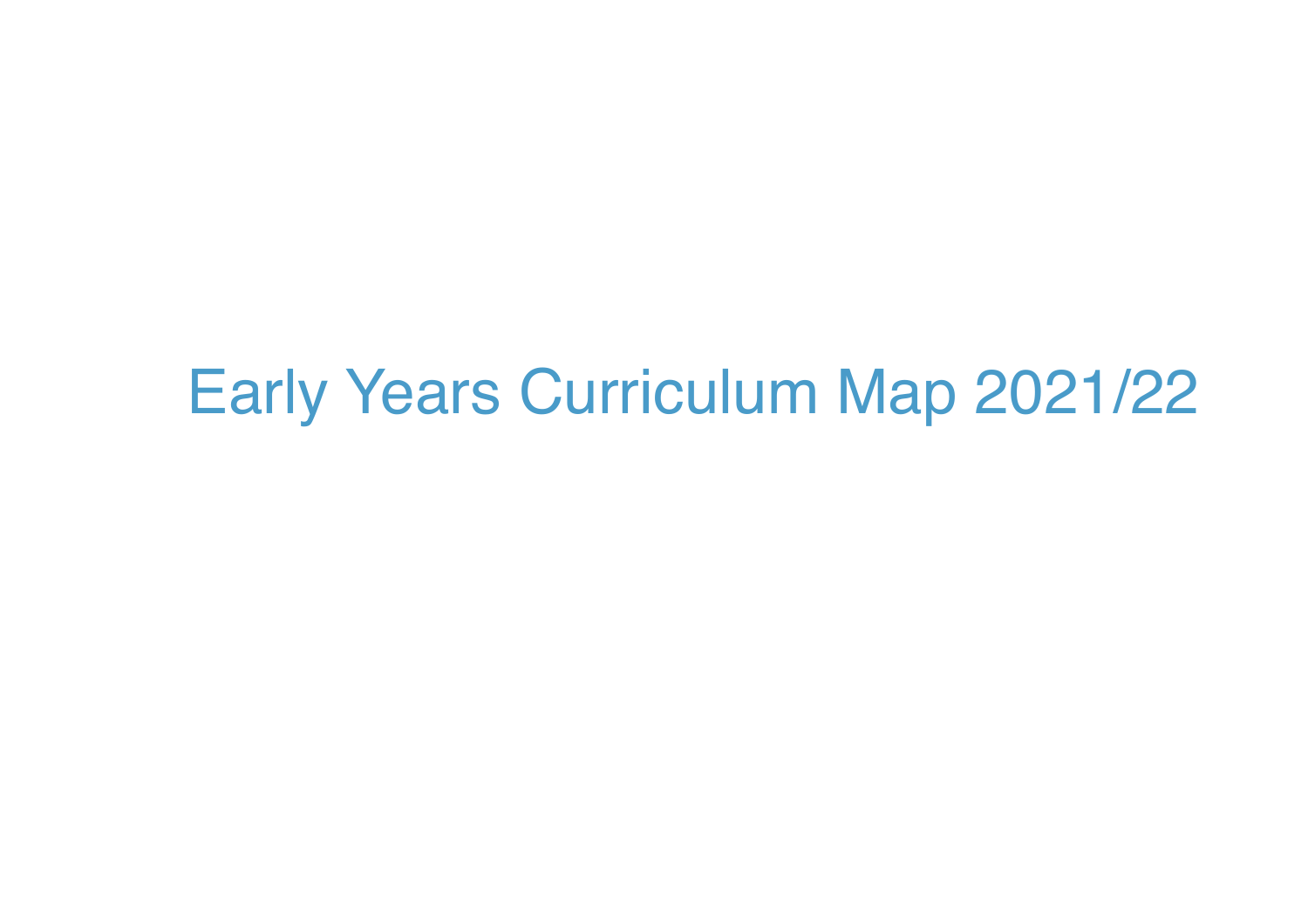#### Term NAC/Reception Term Year 1 Autumn 1 ALL ABOUT ME **PSED:** Enjoying the company of new peers and adults at school Playing/working cooperatively with new adults Who am I ?- names, exploring own bodies, exploring their new environment To learn the names of the main parts of the body Who is in my family? **COMMUNICATION/LANGUAGE:**  Stories/rhymes/songs linked to their bodies, families and homes. Special people in their lives Individual/special routines at school and at home **PHYSICAL DEVELOPMENT:** Their bodies and how they move. Mark making with gross and fine motor movements using a range of media and materials, dough disco Linking use of objects in their homes to school e.g. potty/toilet, bowl, spoon, cup/ bottle. **SPECIFIC AREAS/ THINKING:** Suggested books: Owl Babies, I want my potty, My Hair, Harry's Home,Whose Toes are those? Monkey puzzle, Jellybean goes to school photo books of themselves and special people in their lives Maths: Number- action rhymes and songs, using number names in play, organising groups of objects SSM- Fitting shapes and objects into puzzles Sequencing actions with daily routines UW-Pictures, stories and pretend play about themselves, their families and their school Role play- Home **RE:** Why am I special?- my name,, role play based on their homes and lives **ICT:** We have confidence- Recording and playing back sounds **Online safety-** " I can talk about myself and my special people" " I can tell an adult if something upsets me" 'I am careful with technology devices' WITH A LITTLE HELP FROM MY FRIENDS **PSED:** Exploring new classroom environment Building relationships with new adults Developing confidence to ask adults if they need to know something Talking/interacting with a small group of friends when role playing Turn taking with peers To listen and respond to a peer's idea To help construct and agree some class rules- how will these rules help them? Kind hands, Kind feet etc What do I like about my friend?- What do they like about me? How does our behaviour affect our friends? **COMMUNICATION/LANGUAGE:**  Stories/rhymes/songs/signs linked to friendship-Listening to others in role play/ when discussing a story Answering simple questions in response to a story Using talk to connect ideas **PHYSICAL DEVELOPMENT:** Developing gross and fine motor skills to link to writing skills- Write Dance/ dough disco/squiggle Using one handed tools and equipment **SPECIFIC AREAS/THINKING:** Suggested books- I want a friend, Supertato, Do you want to be my friend?, A rainbow of friends, How to grow a friend, You are Friendly Grumpy frog, Mine, Take turns Max and Millie, Literacy- Key vocabulary Maths Number-,Counting objects to 10 and beyond, Using number names in play, Addition SSM- The language of size Time based events linked to routines in new class UW- Shows curiosity about themselves and their friends Is beginning to learn that they have similarities and differences to their friends Role Play- Friends Forest- friendship trunks, friendship leaves **RE:** Who is special to me? Friendship in the Bible **ICT:** We are talkers- Using talk to express themselves **Online Safety**- ' I can talk about why its important to be kind and polite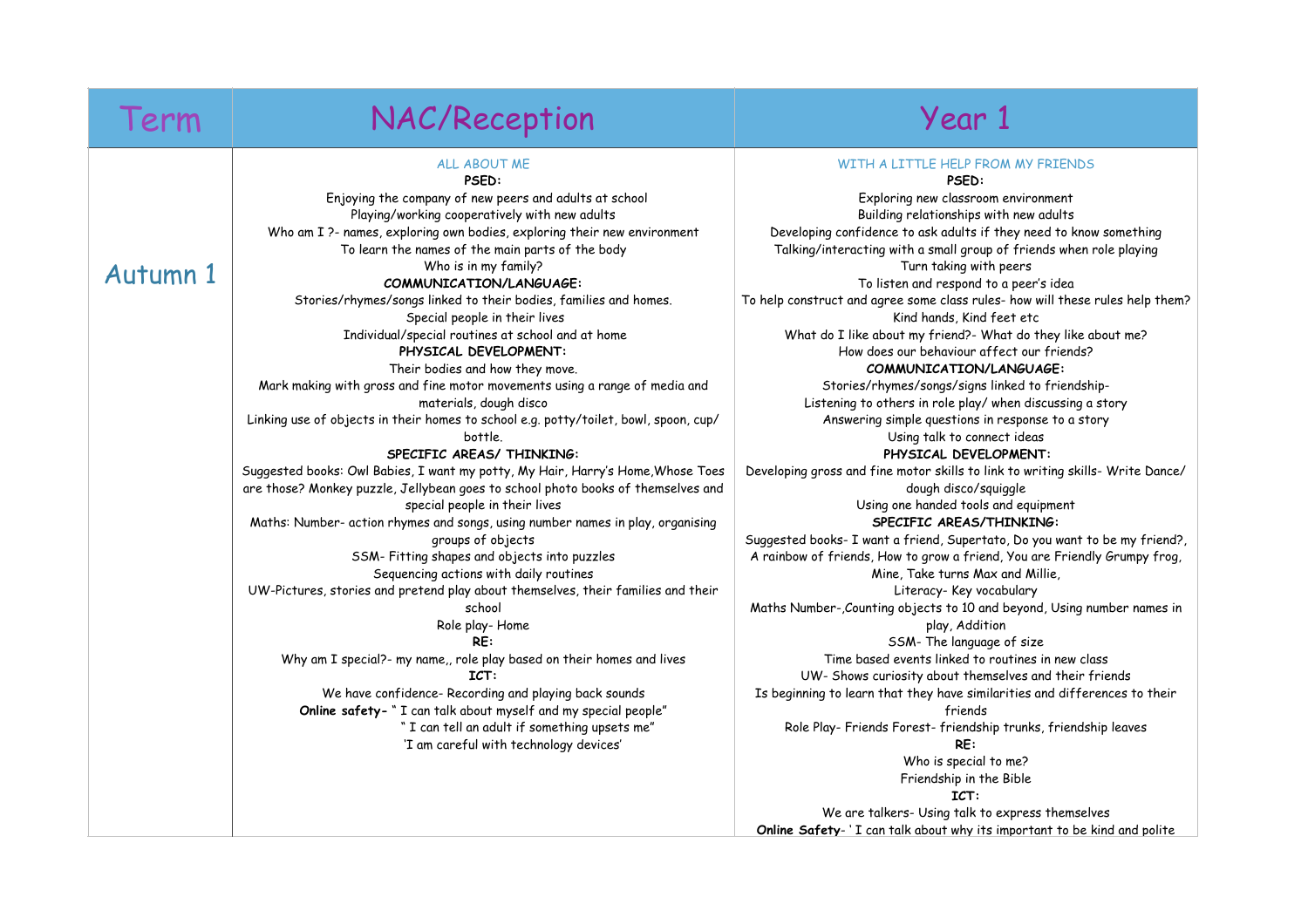Autumn 2

## Term NAC/Reception Term Year 1

#### COME TOGETHER AND CELEBRATE

#### **EYFS/Early Support Areas of Learning: PSED:**

Starts to join in and share experiences to celebrate Diwali, Bonfire night, Hanukkah, and Christmas (see dates) Engaging in pretend play linked to special times- festival role play areas How are other families similar/different to mine? (link to what they do at festivals)

**COMMUNICATION/LANGUAGE:** 

Stories/rhymes/songs linked to celebrations in their own lives and in the lives of others

> Developing vocab/signs/symbols linked to festivals Individual/special routines at school and at home **PHYSICAL DEVELOPMENT:**

Fine and gross motor activities linked to festival crafts Exploring body movements linked to different festival music Sensory play using festive materials and media **SPECIFIC AREAS/ THINKING:**

Suggested books: Handas Surprise, One snowy night, The nativity story, Maisy's Christmas, Little Red Hen. The snowman, Amazing Peace, Waiting for Christmas, Antlers with Candles

Maths: Number- Categorising objects, Language of quantities, Number songs, Reciting numbers to 10

SSM- Using blocks to create structures and arrangements UW-joining in with family and school customs and events. Exploring objects by linking together different approaches- shaking, hitting etc EAD-Exploring different instrument sounds linked to celebratory music Role play- Home corner changed to link to different festivals

**RE:**

Which festivals are special to me and my family? Bonfire night- 5th November Diwali 4th November Hanukkah: 28th November-6th December Christmas : 25th December

### **ICT:**

We can take turns- Manipulating objects on screen **Online Safety**- I can share things I have made and play with. I can take turns

### FOOD, GLORIOUS FOOD

**EYFS/Early Support Areas of Learning: PSED:**

Understanding the class rules(Where appropriate) Taking turns in larger group games/activities The importance of personal hygiene when cooking Begin to explore constituting and maintaining healthy eating To recognise which foods they like and dislike **COMMUNICATION/LANGUAGE:** 

Stories/rhymes/songs linked to food Developing vocab/signs/symbols linked to food and festivals **PHYSICAL DEVELOPMENT:**

Healthy Eating

Fine and gross motor activities linked to festival crafts and cooking Write Dance

### **SPECIFIC AREAS/ THINKING:**

Suggested books: Daisy Eat Your Peas, Bee-Bim Bop, Lulu's Lunch, Oliver's Vegetables, Ready, Steady Grow , Chapatti Moon. Fruits Non-fiction textsLiteracy- reading and writing for different purposes e.g. shopping lists, recipes, instructions

Maths: Number- counting irregular formations of objects, addition and subtraction

SSM- Investigating quantities/more and less/ heavy and light linking to festive recipes

UW-Cooking celebratory foods from different countries/celebrations EAD- Exploring craft and cookery of different cultures Role play- Festival cafe- linked to different celebrations

#### **RE:**

Which festivals are celebrated around the world at this time? Which meal and food rituals are linked to these celebrations? Bonfire night- 5th November Diwali 4th November Hanukkah: 28th November - 6th December Christmas : 25th December

### **ICT:**

We are healthy-internet research We can exercise- digital timers :We can understand instructions- controlling kitchen equipment.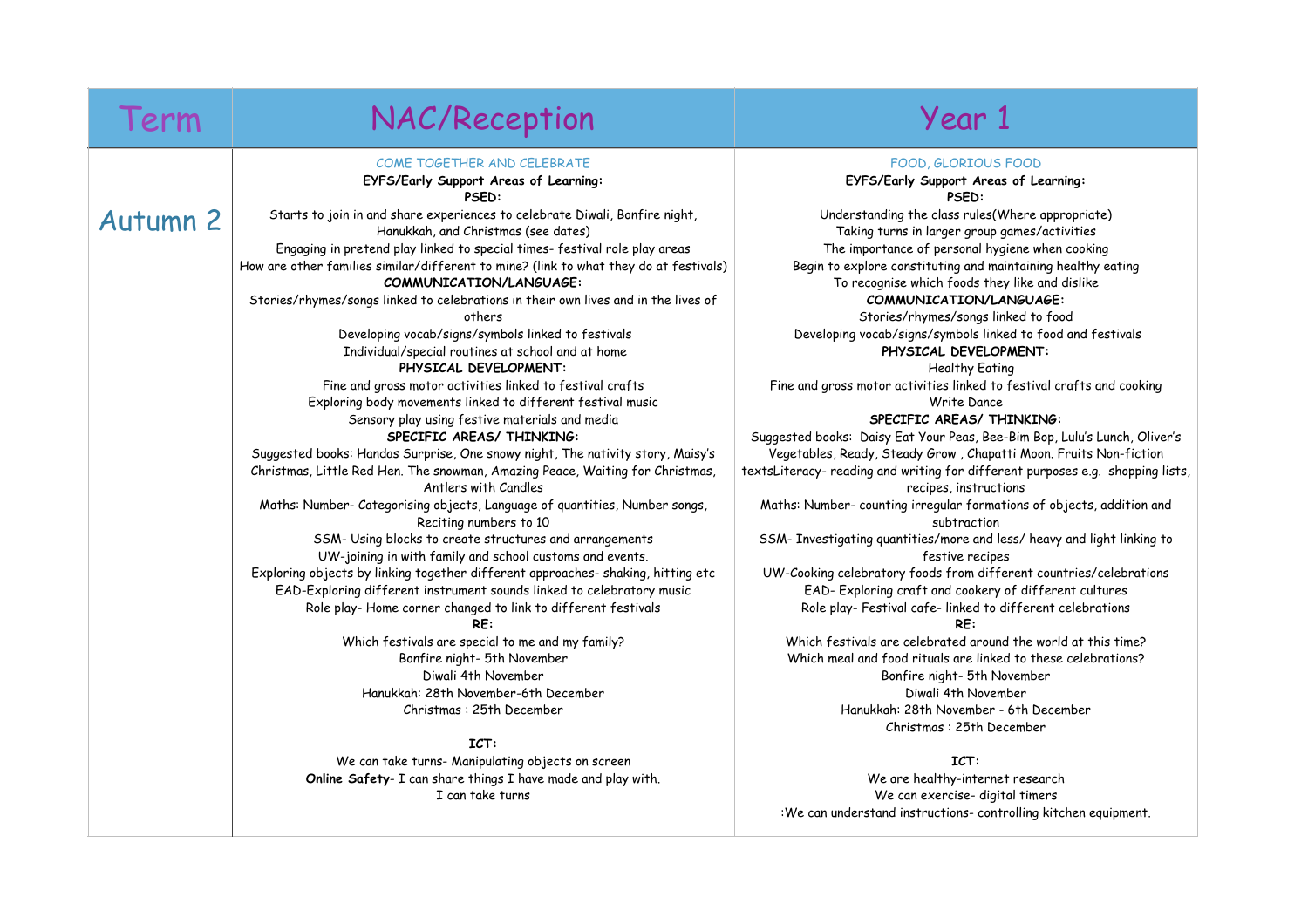## Term NAC/Reception Term Year 1

#### COLOUR

#### **EYFS/Early Support Areas of Learning: PSED:**

Expressing own preferences and interests with a range of colour activities Finding out more about themselves- colour of hair, eyes etc. Exploring similarities and differences with colour Begin to explore how their bodies are similar/different to others **COMMUNICATION/LANGUAGE:**  Stories/rhymes/songs linked to colours Developing vocab/signs/symbols linked to colours Exploring questions linked to themselves and stories linked to colour **PHYSICAL DEVELOPMENT:** Fine and gross motor activities linked to coloured objects Sensory play using coloured materials

Gross motor development- large objects **SPECIFIC AREAS/ THINKING:** Suggested books: Elmer, The Blue Balloon, Brown bear, brown bear, Rainbow Fish,

Colour, Pink is for boys, The colours of us

Maths: Number- Categorising, sorting and categorising objects according to colour, linking objects and groups of numbers to objects SSM- Showing an interest in shape and space by playing with coloured shapes and making arrangements with coloured objects UW-Exploring colour programs with IT Exploring objects through pulling, pushing, squeezing (link to Blue Balloon story) EAD-Exploring colour and colour mixing through a range of multi-sensory materials and media Role play- Colour cafe- different cups/plates/foods etc linked to a colour each week **RE:** Which people are special to me and my family? Chinese New Year- February 1st Shrove Tuesday- 1st March **ICT:**

> We are creative- Choosing and using tools in an art application **Online Safety-**I can help others I can say kind things about the work of others

#### WHATEVER THE WEATHER

**EYFS/Early Support Areas of Learning: PSED:**

What different feelings do different weather conditions provoke? Ruby's Worry (book- linked to feelings , not weather) Exploring feelings: Can express their own feelings Responding to the feelings of others Sharing resources

#### **COMMUNICATION/LANGUAGE:**

Building up vocabulary linked to the weather Use language to talk about observations of weather and the outside world **PHYSICAL DEVELOPMENT:** Investigating appropriate clothing in different weathers Dough disco, squiggle

#### **SPECIFIC AREAS/ THINKING:**

Literacy- Non-fiction texts, Mr Wolf's week, One Snowy Night, A journey through the Weather, Alfie's Weather, Percy the Park Keeper, Elmer's weather, The Sun and the Wind, Muddy Puddles- Peppa Pig Maths: Number- Categorising, sorting and categorising objects according to colour, linking objects and groups of numbers to objects SSM- Time

UW- Investigating the natural world in different weathers Looking at similarities and differences in the weather Looking at patterns and change in the weather/seasons EAD- Developing imaginative language in role play Role play- Magic Changing Room for different weathers?

#### **RE**:

Noah Calming of the storm (Old and New Testament- link to Christianity and Judaism) Chinese New Year- February 1st Shrove Tuesday-1st March

#### **ICT**:

We can understand messages- Controlling and using sound We can email- using email to communicate **Online Safety**- I can agree and follow sensible e safety rules I can keep my password private.

## Spring 1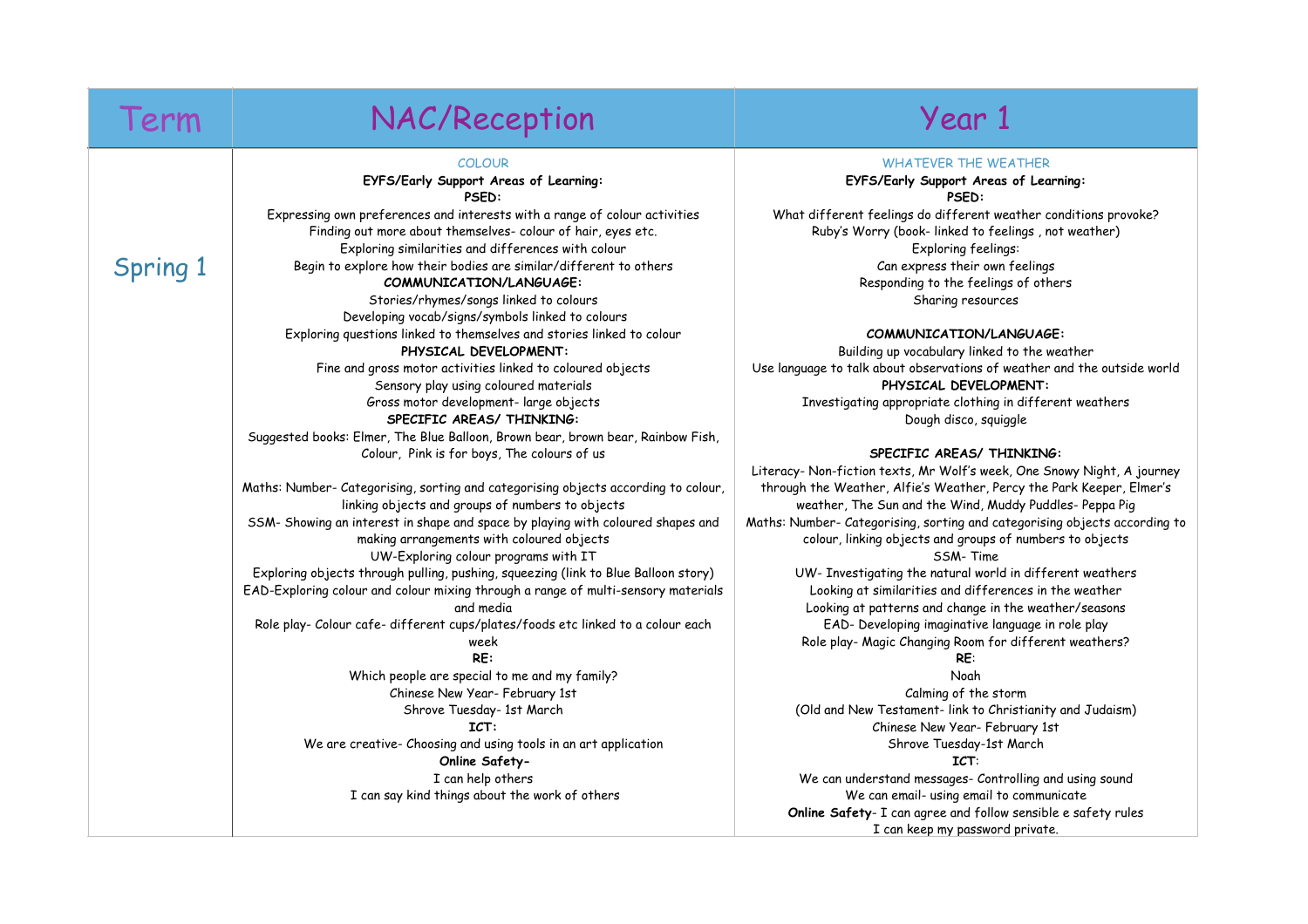Spring 2

## Term NAC/Reception Term Year 1

## TRADITIONAL TALES

#### **EYFS/Early Support Areas of Learning: PSED:**

 Shows preferences for outfits/costumes/puppets linked to stories. Interacting with familiar peers in role play and props linked to the stories To begin to recognise what is fair/unfair, kind/unkind/right/wrong- link to the stories

#### **COMMUNICATION/LANGUAGE:**

Stories/rhymes/songs linked to these familiar stories Developing vocab/signs/symbols linked to traditional tales Vocalising and joining in with key phrases/repeated lines from the stories  **PHYSICAL DEVELOPMENT:**

Developing own likes and dislikes when tasting/trying different foods Developing fine and gross motor skills- planting, pouring, watering,digging **SPECIFIC AREAS/ THINKING:**

Suggested books: Goldilocks and the Three Bears, Little Red Riding Hood, The Gingerbread Man, The Three Little Pigs, Diverse accounts;**: Once upon a world collection**: Rapunzel, Little Mermaid, Snow white, The Princess and the Pea Literacy- recalling key events from a story Maths: Number- Investigating number problems linked to the stories

SSM- Positional language Continue to investigate size UW-Small world play linked to the stories EAD-Making Puppets Role play- The three bears cottage

**RE**:

Which stories are special to me? Palm Sunday- 10th April Easter Day - 17th April

#### **ICT**:

We can listen- using technology to communicate verbally (link to stories) **Online safety**- ' I can talk about good and bad choices' 'I can be kind and say kind things to my friend

#### FAIRIES AND FROGS

#### **EYFS/Early Support Areas of Learning: PSED:**

 Shows preferences for outfits/costumes/puppets linked to stories. Interacting with familiar peers in role play and props linked to the stories Exploring actions that can harm others link to the stories Learning about rules and ways to keep physically and emotionally safe linking to key events and characters from the stories

#### **COMMUNICATION/LANGUAGE:**

Stories/rhymes/songs linked to Fairy Tales Developing vocab/signs/symbols linked to the stories Hot seating- linked to good/bad characters

Prepositions

 **PHYSICAL DEVELOPMENT:** Write Dance Movement/Dance in response to the stories

#### **SPECIFIC AREAS/ THINKING:**

Suggested books: Cinderella, Hansel and Gretel, The Little Mermaid, Rapunzel, Snow White and the 7 dwarves, Diverse accounts;**: Once upon a world collection**: Rapunzel, Little Mermaid, Snow white, The Princess and the

Pea

Literacy- Fantasy Maps, Characters, Hot seating, Role Play Maths: Number- Comparing quantities, more/less than SSM- Investigating 3D shape using junk modelling linked to stories UW-Small World Play

**EAD**

Role play- Fairytale Castle Making wanted posters for characters from the stories **RE:** Which stories are special to other people?

Palm Sunday- 10th April Easter Day- 17th April

#### **ICT:**

We are community members- taking and displaying digital photographs, recording sound **Online safety**- We are digital readers- engaging with digital texts(link to literacy) **Online Safety**- I know that not everyone is who they say they are on the internet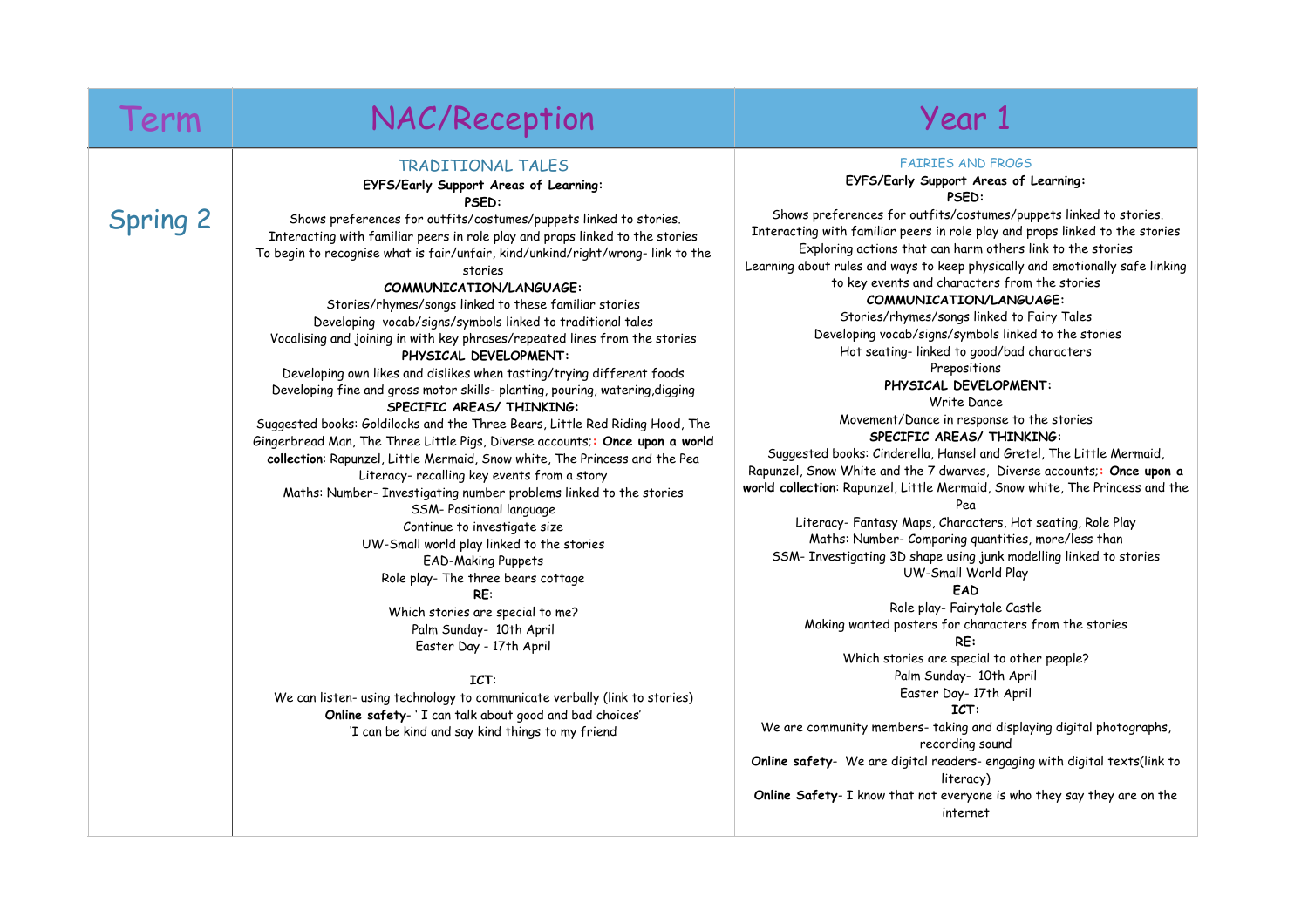|         | HOW DOFS YOUR GARDEN GROW?<br>EYFS/Early Support Areas of Learning<br><b>PSED:</b>              | <b>HELPING HANDS</b><br>EYFS/Early Support Areas of Learning:<br><b>PSED:</b>                                                                    |
|---------|-------------------------------------------------------------------------------------------------|--------------------------------------------------------------------------------------------------------------------------------------------------|
|         | Exploring outdoors with familiar adults                                                         | Daily routines at home and at school- how do we stay safe in these?                                                                              |
|         | Working together in small groups to grow plants and vegetables<br>COMMUNICATION/LANGUAGE:       | Working together in a bigger, familiar group<br>COMMUNICATION/LANGUAGE:                                                                          |
|         | Stories/rhymes/songs linked to growing things                                                   | Developing vocab/signs/symbols linked to people that help us at home, at                                                                         |
|         | Developing vocab/signs/symbols linked to growth                                                 | school, and in the local community                                                                                                               |
|         | PHYSICAL DEVELOPMENT:                                                                           | Listening and attending to visitors from the local community                                                                                     |
|         | Developing own likes and dislikes when tasting foods they have grown                            | PHYSICAL DEVELOPMENT:                                                                                                                            |
|         | Developing fine and gross motor skills linked to gardening- planting, pouring, digging          | Dough Disco                                                                                                                                      |
| Summer1 | SPECIFIC AREAS/ THINKING:                                                                       | Fine motor skill focus                                                                                                                           |
|         |                                                                                                 | SPECIFIC AREAS/ THINKING:                                                                                                                        |
|         | Suggested books:- Jasper's Beanstalk, The Enormous Turnip, Jack and the                         |                                                                                                                                                  |
|         | Beanstalk, Growing Beans, Fruit, Errol's Garden, Handas Suprpise, When Grandma                  | Suggested books: Usborne series- Vicky the vet etc, Together we can, Heroes                                                                      |
|         | gives you a lemon tree, The extraordinary gardener                                              | who help us from around the world                                                                                                                |
|         | Literacy-Labels                                                                                 | Literacy- Non fiction books                                                                                                                      |
|         | Maths: Number- Using mark making to develop representing numbers, ordering                      | Maths: Number- Adding and subtracting using objects, Numbers to 20                                                                               |
|         | numbers                                                                                         | SSM-Time.                                                                                                                                        |
|         | SSM-Capacity-empty/not empty etc,                                                               | 2D and 3D shapes                                                                                                                                 |
|         | Exploring size                                                                                  | $UW -$                                                                                                                                           |
|         | UW-                                                                                             | Show an interest in different occupations and ways of life                                                                                       |
|         | Noticing features in the outdoor environment<br>Role Play- Imaginary garden                     | Finding out about people in the local community- eg emergency services<br>FAD                                                                    |
|         | FAD                                                                                             | Role play-emergency services                                                                                                                     |
|         | Using different media and materials to make/represent flowers and vegetables<br>Printing<br>RE: | Using construction resources/tools to create emergency service vehicles,<br>equipment etc<br>RE:                                                 |
|         | Which symbols are special to me and my family                                                   |                                                                                                                                                  |
|         | Ramadan begins- 2nd April- Eid Ul Fitr: May 3rd                                                 | Which symbols are special to other people?<br>Ramadan begins- 2nd April- Eid ul Fitr: May 3rd<br>ICT:                                            |
|         | ICT:                                                                                            | We are shape makers- using light projectors (link to SSM)                                                                                        |
|         | We are healthy- beginning to use the internet                                                   | We are digital readers- engaging with digital texts(link to literacy)<br>Online Safety- I know that not everyone is who they say they are on the |
|         | Online Safety- I can ask an adult when I want to use the internet                               | internet                                                                                                                                         |
|         | I can play an appropriate game on the internet                                                  |                                                                                                                                                  |
|         | I can tell an adult when something unexpected happens                                           |                                                                                                                                                  |